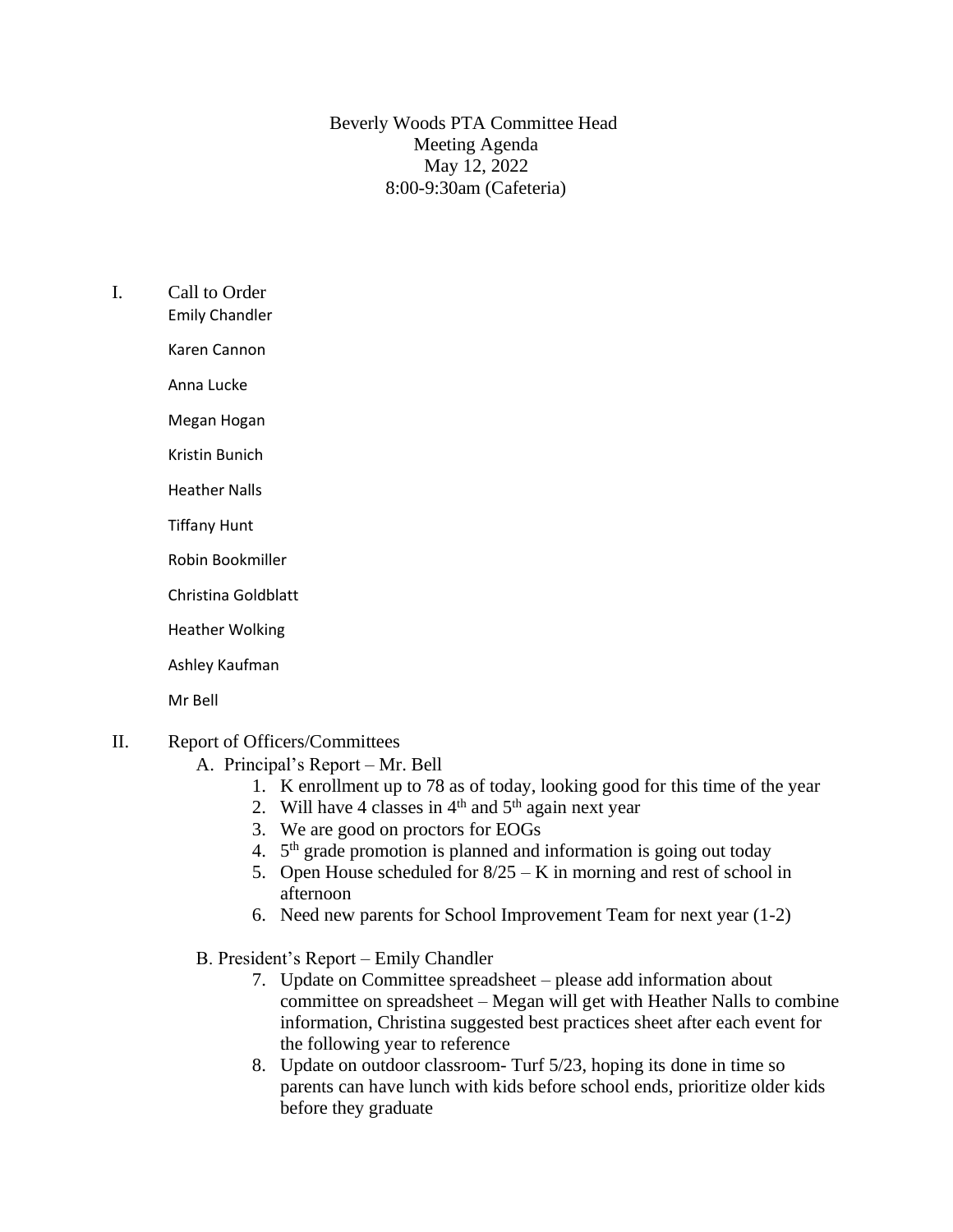- 9. End of Year Volunteer event TBD, need more information, give gifts to outgoing  $5<sup>th</sup>$  grade parents for all their help (potted plant for ex)
- 10. Fun Day 6/3 all day, No ninja nation, 8-10:45 K-2, 11:30-2:45 3-5, Games and Bounce Houses, 20 volunteers per session, Ms Jones will be sending out sign up, rain day is 6/6 with bounce houses in the gym 1. Next year, Ms Jones would like to hold earlier if possible
- C. Treasurer's Report Emily for Hillary
	- 1. Dining Night Out- Brixx- Date change, Working on getting a new date
	- 2. Staff End of Year collection- update, room parents to send out message to class and include the staff support
	- 3. Please submit reimbursements asap, needs to be wrapped up by end of school
	- 4. Spirit Wear Christina wants to have another carpool sale before end of school, 5/19-5/20, side parking lot
		- 1. Still need to figure out how to get on website, even if just to see what is available, we need to steamline what is offered so its all same colors, etc
		- 2. Reaching out to Michelle Hensen
		- 3. Schedule meeting this summer to figure out best practices
- D. VP of Events Report Megan Hogan
	- 1. Sweetheart Dance review 400+ people, Y airnasium was a hit, no kona ice or more workers , next year will be family dance
	- 2. Cultural Arts Week review Heather more streamlined this year, great video
	- 3. Beginner's Day review very large turnout, almost 70 kids, check-in took a long time, very well received
		- a. Kristin said she can help with sound system will work with Megan
	- 4. Knight's Game review turned out great, will do a preorder next time and knights will distribute tickets
	- 5. Staff Appreciation Week review very well received, need to make the volunteering easier for the luncheon, luncheon was originally a half day but it was cancelled, need list of allergies at beginning of year for staff
	- 6. Science Fair review well received, will do again next year
	- 7. Will be doing Reading Challenge over the summer Ms Oelz is working on this to keep students reading, PTA to fund prizes, Will get with Hillary to approve (maybe dunk tank, etc)
		- a. Working on an easy tracking system
- E. Advocacy Report Anna Lucke
	- 1. 5th Grade performance at Nursing home- performance cancelled because of covid, will still drop off handmade cards, Ms Baker was an integral part of the message with making the flowers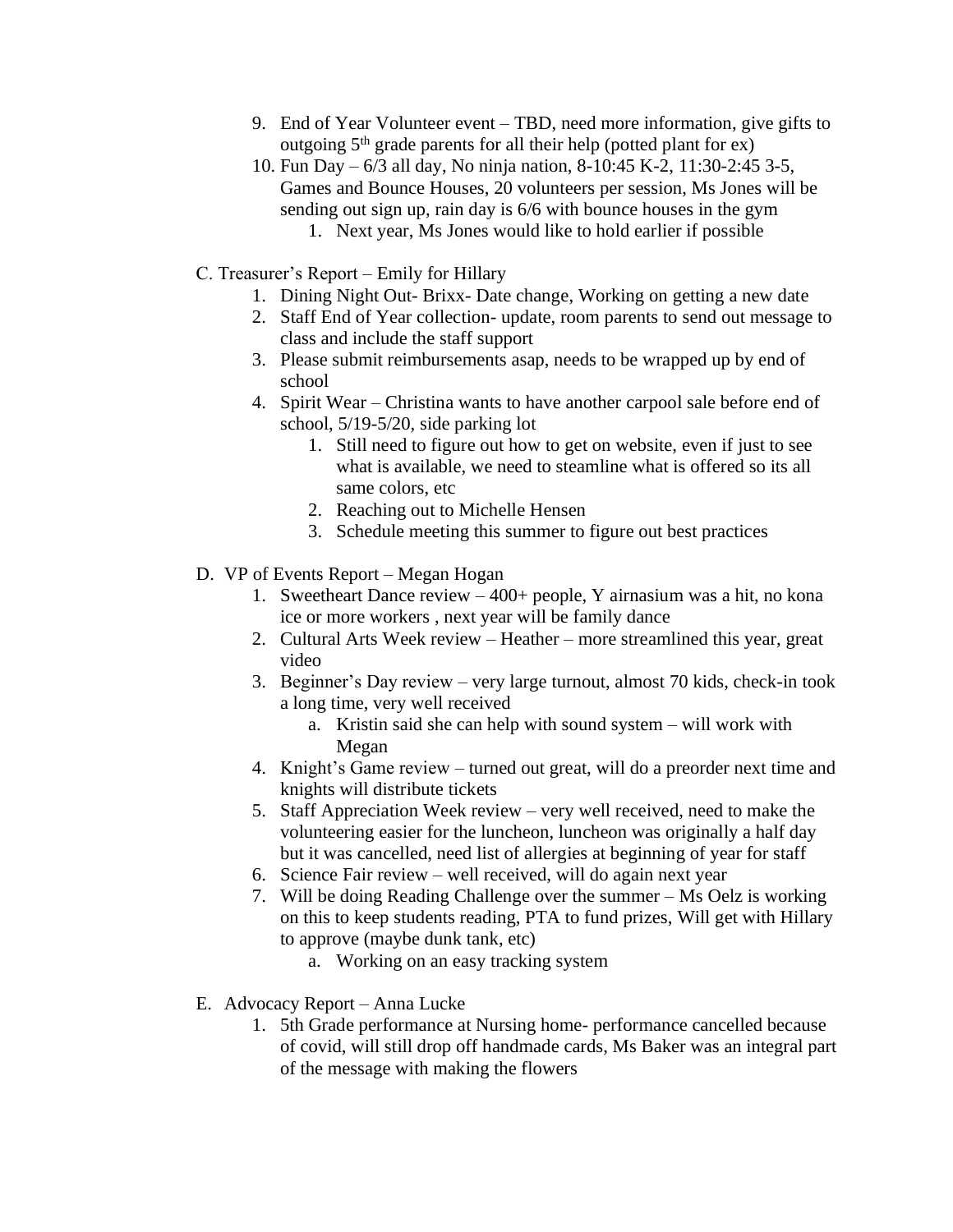- 2. Southpark Church summer support Ashley's been working with the church, we expanded BWE cares throughout the school year, do we want to expand to help over summer?
	- a. CMS is still doing summer food baskets
	- b. Start sign-up genius small and add to it as it fills
	- c. Need to support these 12 families over the summer
	- d. Set up separate Venmo acct? Will investigate
- F. Nominating Heather Nalls
	- 1. Update for 2022-2023- Commitments/ nominations update almost done, looking good
- III. Updates/ New Business

## VENMO-

Would love separate Venmo accts for BWE Cares, Spirit Wear and Treasurer – looking into google phone number

Create a stripe account?

IV. Calendar

| MAY:         |                                       |                        |             |
|--------------|---------------------------------------|------------------------|-------------|
|              |                                       | <b>PTA Staff</b>       |             |
| 5/2-5/6/2022 | <b>Staff Appreciation Week</b>        | Appreciation           |             |
|              | <b>Spring Nursing Home</b>            |                        |             |
| 5/2/2022     | Project                               | <b>PTA BWE Cares</b>   |             |
| 5/4/2022     | <b>Early Release Day</b>              |                        |             |
|              | PTA Board Meeting - PTA               |                        |             |
| 5/5/2022     | Trailer                               | <b>PTA Board</b>       | 7:45-9:00AM |
|              | Dining Night Out- Location            |                        |             |
| 5/11/2022    | TBD                                   |                        |             |
|              | <b>PTA Committee Heads</b>            |                        |             |
| 5/12/2022    | Meeting - Cafeteria                   | <b>PTA</b>             | 8:00-9:15AM |
| 5/19/2022    | End of Year Volunteer Event PTA Board |                        | TBD         |
| <b>JUNE:</b> |                                       |                        |             |
|              | Faculty/Staff End of Year             |                        |             |
| 6/3/2022     | Event                                 | <b>PTA Hospitality</b> | 11:30 AM    |